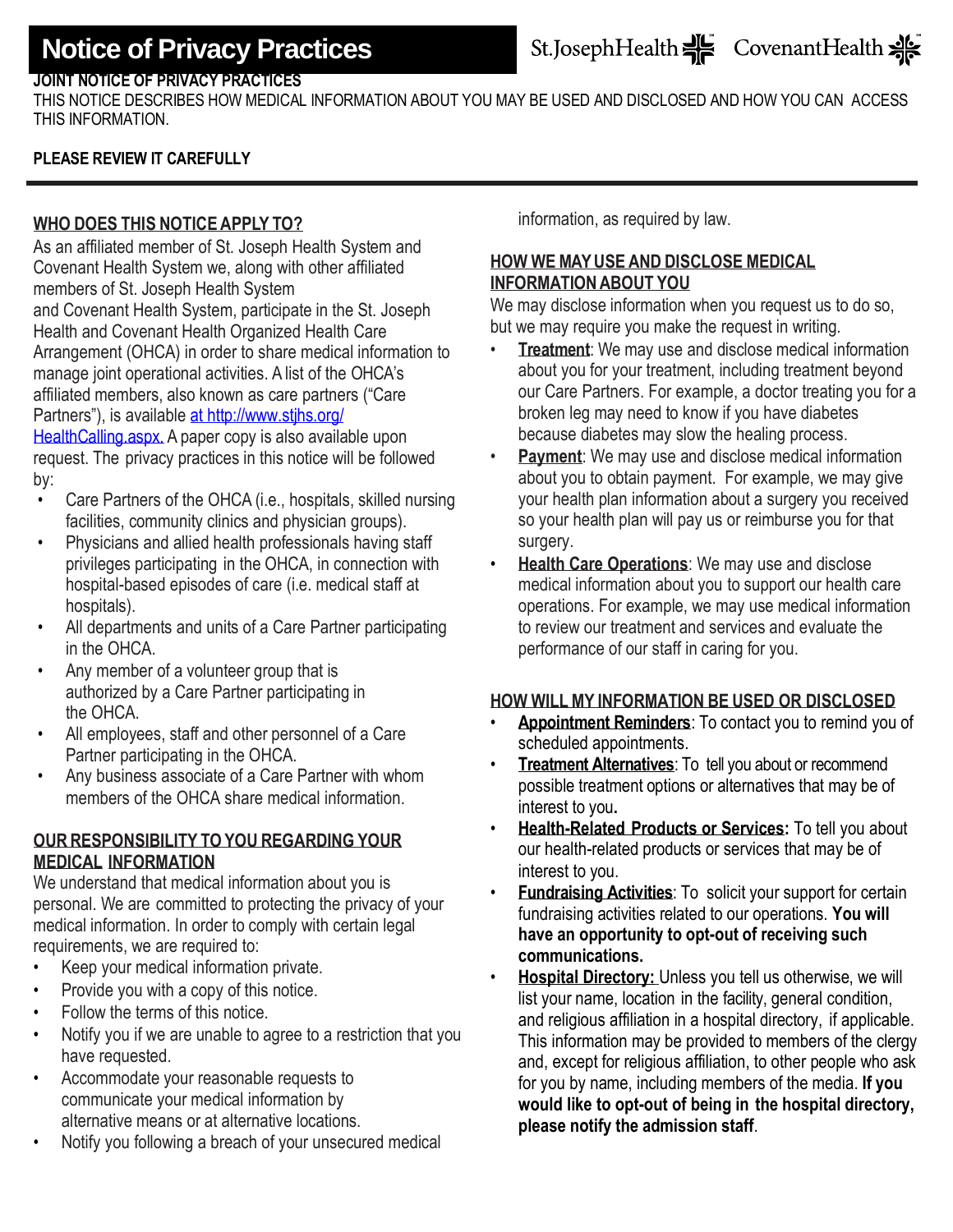## **JOINT NOTICE OF PRIVACY PRACTICES**

THIS NOTICE DESCRIBES HOW MEDICAL INFORMATION ABOUT YOU MAY BE USED AND DISCLOSED AND HOW YOU CAN ACCESS THIS INFORMATION.

### **PLEASE REVIEW IT CAREFULLY**

- **Family and Friends**: We may release medical information about you to a family member, friend, or any other person involved in your medical care or those responsible for payment of your care.
- **Health Information Exchange: We may participate in** one or more health information exchanges (HIEs) and may electronically share your medical information for treatment, payment and healthcare operations purposes with other participants in the HIEs. HIEs allow your health care providers to efficiently access and use medical information necessary for your treatment and other lawful purposes. **The inclusion of your medical information in an HIE is voluntary and subject to your right to opt-out if you receive services in the State of California. If you do not opt-out of this exchange of information, we may provide your medical information in accordance with applicable law to the HIEs in which we participate.**  More information on any HIE in which we participate and how you can exercise your right to opt-out can be found at: <http://www.stjhs.org/HIE> or

[http://www.stjosephhoaghealth.org](http://www.stjosephhoaghealth.org/) or you may call us **tollfree** at **(844) 256-4HIE (4443)**. If you receive services in the States of Texas or New Mexico, we will not include your medical information in an HIE unless you specifically consent to us doing so. If you opt-out, or do not consent to participating in the HIEs if you receive services in the States of Texas or New Mexico, we will continue to use your medical information in accordance with this notice and applicable law, but will not make it available to others through the HIE.

Subject to certain requirements, we may give out medical information about you **without** your prior authorization for the following purposes:

- **Research:** We may use and disclose medical information about you for research purposes. All research projects are subject to a special approval process through an appropriate committee.
- **Required by Law**: We may disclose medical information when required by law, such as in response to a request from law enforcement in specific circumstances or in response to valid judicial or administrative orders.
- **Public Health: We may disclose your medical**

information for public health activities. These disclosures generally include the following:

- to public health authorities to prevent or control disease, injury, or disability;
- to public health agencies, or other authorized entities, as permitted by state law, that maintain registries of certain information, such as immunization registries, for purposes of conducting public health surveillance, public health investigations, and public health interventions;
- to report births and deaths;
- to report the abuse or neglect of children, elders, and dependent adults;
- to notify you of recalls of products you may be using;
- to notify a person who may have been exposed to a disease or may be at risk for contracting or spreading a disease or condition;
- to notify the appropriate government authority if we believe a competent adult patient has been the victim of abuse, neglect, or domestic violence(we will only make this disclosure if you agree or when required by law).
- **To Avert a Serious Threat to Health or Safety**: We may use and disclose medical information about you when necessary to prevent a serious threat to your health and safety or the health and safety of the public or another person. Any disclosure, however, would only be to someone able to help prevent the threat.
- **Law Enforcement**: We may disclose medical information about you to law enforcement officials upon their request:
	- in response to a court order, subpoena, warrant, investigative demand, or other similar process;
	- to help identify or locate a suspect, fugitive, material witness, or missing person;
	- about the victim of a crime if, under certain limited circumstances, we are unable to obtain the victim's agreement;
	- about a death we believe may be the result of criminal conduct;
	- about criminal conduct occurring on our premises;
	- in emergency circumstances to report a crime, the location of the crime or victims, or the identity,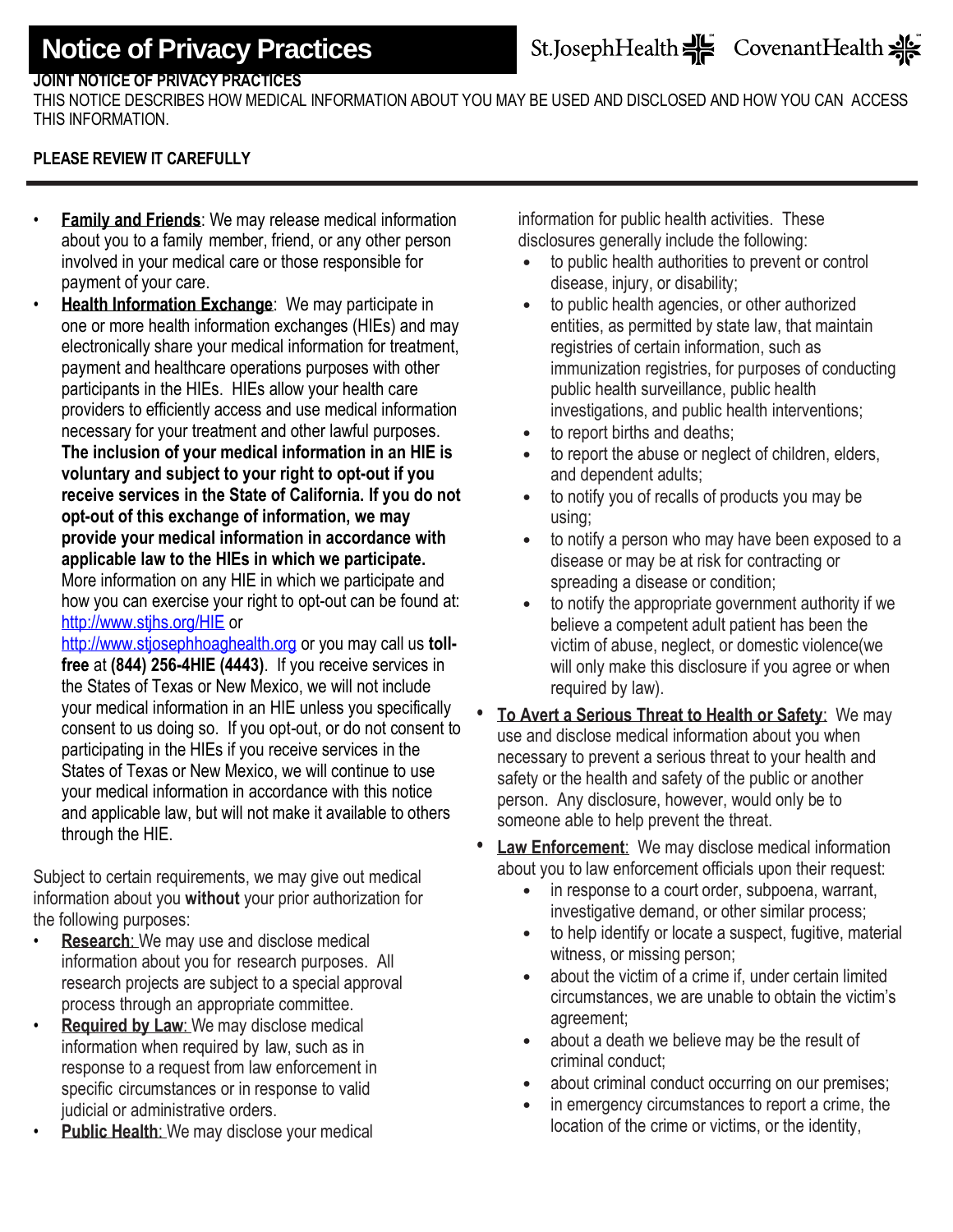## St.JosephHealth  $\frac{1}{2}$  CovenantHealth  $\frac{1}{2}$

## **JOINT NOTICE OF PRIVACY PRACTICES**

THIS NOTICE DESCRIBES HOW MEDICAL INFORMATION ABOUT YOU MAY BE USED AND DISCLOSED AND HOW YOU CAN ACCESS THIS INFORMATION.

#### **PLEASE REVIEW IT CAREFULLY**

description, or location of the person who committed the crime.

- **Health Oversight:** We may disclose your medical information to health oversight agencies for purposes of legally authorized health oversight activities, such as audits and investigations necessary for oversight of the health care system and government benefit programs.
- **Business Associates**: There are some services provided through contracts that we have with business associates. For example, St. Joseph Health System and Covenant Health System are business associates of the OHCA, and we may provide your medical information to either in order to coordinate your care and for purposes of health care operations. A company who bills insurance companies on our behalf is also our business associate, and we may provide your medical information to such a company so the company can help us obtain payment for the health care services we provide. W e require our business associates to appropriately safeguard your information through a written agreement.
- **Notification:** We may use or disclose your information to notify or assist in notifying a family member, personal representative, or another person responsible for your care, of your location and general condition.
- **Funeral Directors, Medical Examiners, and Coroners**: We may disclose medical information to funeral directors, coroners or medical examiners consistent with applicable law in order for them to carry out their duties.
- **Lawsuits and Disputes:** If you are involved in a lawsuit or dispute, we may disclose medical information about you in response to a court or administrative order. We may also disclose medical information about you in response to a subpoena, discovery request, or other lawful process by someone else involved in the dispute, but only if efforts have been made to tell you about the request (which may include written notice to you) or to obtain an order protecting the information requested.
- **Organ and Tissue Donation**: Consistent with applicable law, we may disclose medical information to organ procurement organizations or other entities for the purpose of tissue donation and transplant.
- **Military and Veterans**: If you are a member of the

armed forces, we may release medical information about you as required by military command authorities. We may also release medical information about foreign military personnel to the appropriate foreign military authority.

- **National Security**. We may release medical information about you to authorized federal officials for intelligence, counterintelligence, and other national security activities authorized by law.
- **Multidisciplinary Personnel Teams**. We may disclose medical information to a multidisciplinary personnel team relevant to the protection, identification, management or treatment of (i) an abused child and the child's parents, or (ii) elder abuse and neglect.
- **Food and Drug Administration (FDA)**: We may disclose certain medical information to the FDA relative to reporting adverse events.
- **Workers' Compensation**: We may disclose medical information necessary to comply with laws relating to workers' compensation or other similar programs established by law.
- **Correctional Institutions**: Should you be an inmate of a correctional institution, we may disclose medical information necessary for your health and the health and safety of other individuals to the institution or its agents.
- **Organized Health Care Arrangement**: We participate in anOrganized Health Care Arrangement (OHCA), as described in the beginning of this notice and may share medical information with such other providers as necessary to carry out treatment, payment and health care operations. For example, your medical information may be shared across the OHCA in order to assess quality, effectiveness and cost of care.
- **Special Categories of Information**. In some circumstances, your medical information may be subject to restrictions that may limit or preclude some uses or disclosures described in this notice. For example, there are special restrictions on the use or disclosure of certain types of medical information (e.g., HIV test results, mental health records, and alcohol and substance abuse treatment records). Government health benefit programs, may also limit the disclosure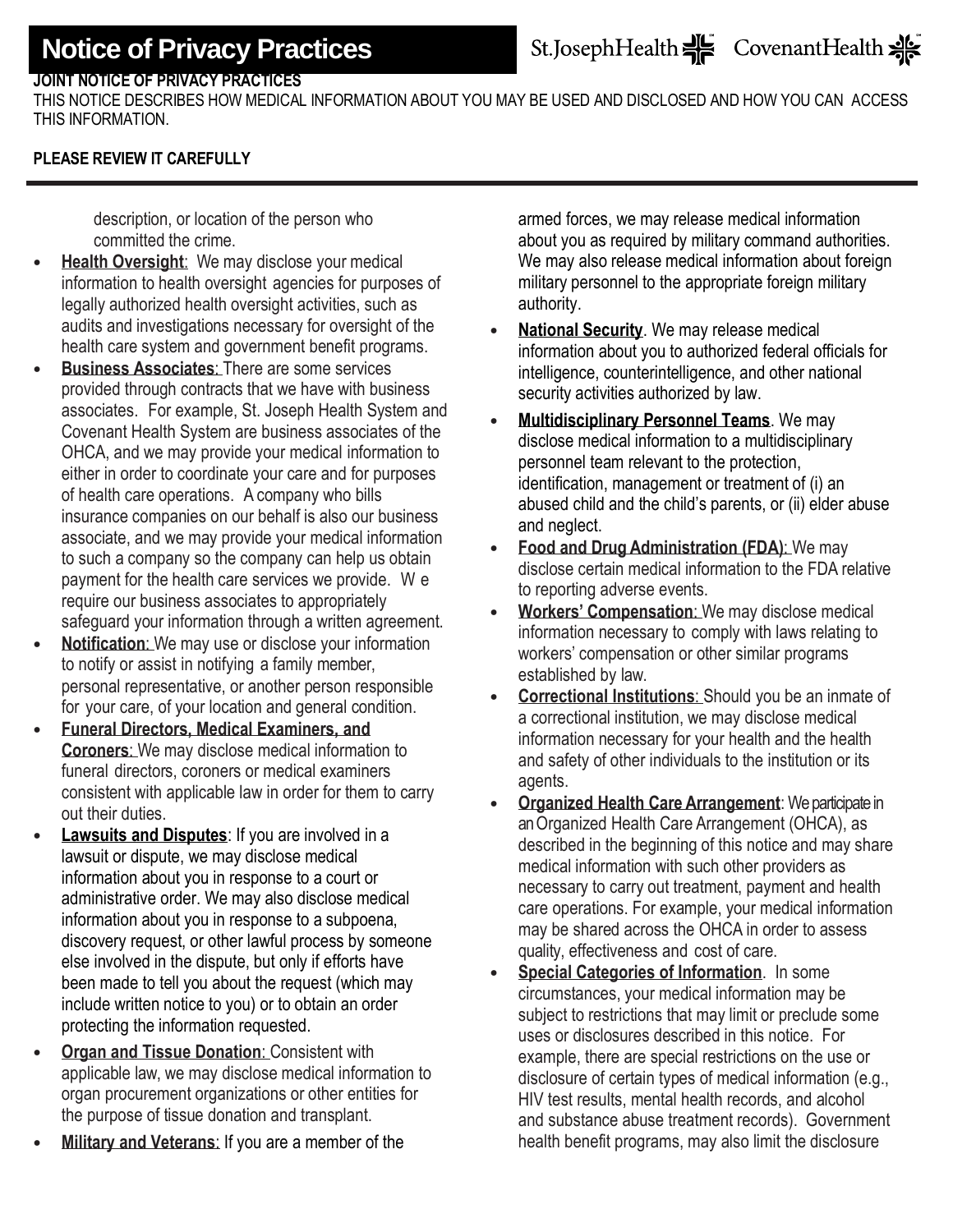## **JOINT NOTICE OF PRIVACY PRACTICES**

THIS NOTICE DESCRIBES HOW MEDICAL INFORMATION ABOUT YOU MAY BE USED AND DISCLOSED AND HOW YOU CAN ACCESS THIS INFORMATION.

### **PLEASE REVIEW IT CAREFULLY**

of beneficiary information for purposes unrelated to the program and the care provided to the beneficiary.

## **OTHER USES OR DISCLOSURES OF MEDICAL INFORMATION**

In any other situation not covered by this notice, we will ask you for your written authorization before using or disclosing medical information about you. Specific examples of uses and disclosures requiring your authorization include: (i) most uses and disclosures of psychotherapy notes (private notes of a mental health professional kept separately from a medical record); (ii) subject to limited exceptions, uses and disclosures of your medical information for marketing purposes; and (iii) disclosures that constitute the sale of your medical information. If you authorize us to use or disclose your medical information, you can later revoke that authorization by notifying us in writing of your decision, except to the extent that we have taken action in reliance on your authorization.

#### **YOUR RIGHTS REGARDING MEDICAL INFORMATION ABOUT YOU**

You have the following rights regarding medical information we maintain about you:

- To request in writing\* a restriction on certain uses or disclosures of your medical information for treatment, payment or health care operations (e.g., a restriction on who may access your medical information). Although we will consider your request, we are not legally required to agree to a requested restriction, except we must agree to your written request that we restrict a disclosure of information to a health plan if the information relates solely to an item or service for which you have paid out of pocket in full. We are required to abide by such a request, unless we are required by law to make the disclosure. It is your responsibility to notify any other providers about this restriction.
- To obtain a paper copy of this notice upon request, even if you have agreed to receive this notice electronically, by contacting the Admitting or Registration Department.
- To inspect and obtain a copy of your medical information, in most cases. If you request a copy (paper or electronic), we may charge you a reasonable, cost- based fee.
- To request in writing\* an amendment to your records if you believe the information in your record is incorrect or important information is missing. We could deny your request to amend a record if the information was not created by us, is not maintained by us, or if we determine the record is accurate. If you receive services in the State of California, you may appeal, in writing, a decision by us not to amend your record. Even if we deny your request for amendment, you have the right to submit a written addendum with respect to any item or statement in your record you believe is incomplete or **incorrect**
- To obtain an accounting of disclosures stating who and where your medical information has been disclosed for purposes other than treatment, payment, health care operations or where you specifically authorized a use or disclosure in the past six (6) years. The request must be in writing\* and state the time period desired for the accounting. After the first request, there may be a charge for additional requests made within a twelve (12) month period.
- To request that medical information about you be communicated to you in a certain way or at a certain location. For example, you can ask that we only contact you at work or by mail.

\*All written requests or appeals should be submitted to the applicable Privacy Officer listed below.

## **CHANGES TO THIS NOTICE**

We reserve the right to change this notice at any time. We have the right to make the revised notice effective for any medical information we already have as well as any information we receive in the future. If we make a material change to this notice, we will post the revised notice at our location where you receive services and on our website and make the revised notice available upon request.

## **COMPLAINTS**

If you have any questions or would like additional information, or if you believe your privacy rights have been violated, you can contact the Privacy Officer at: **806-725-1307**